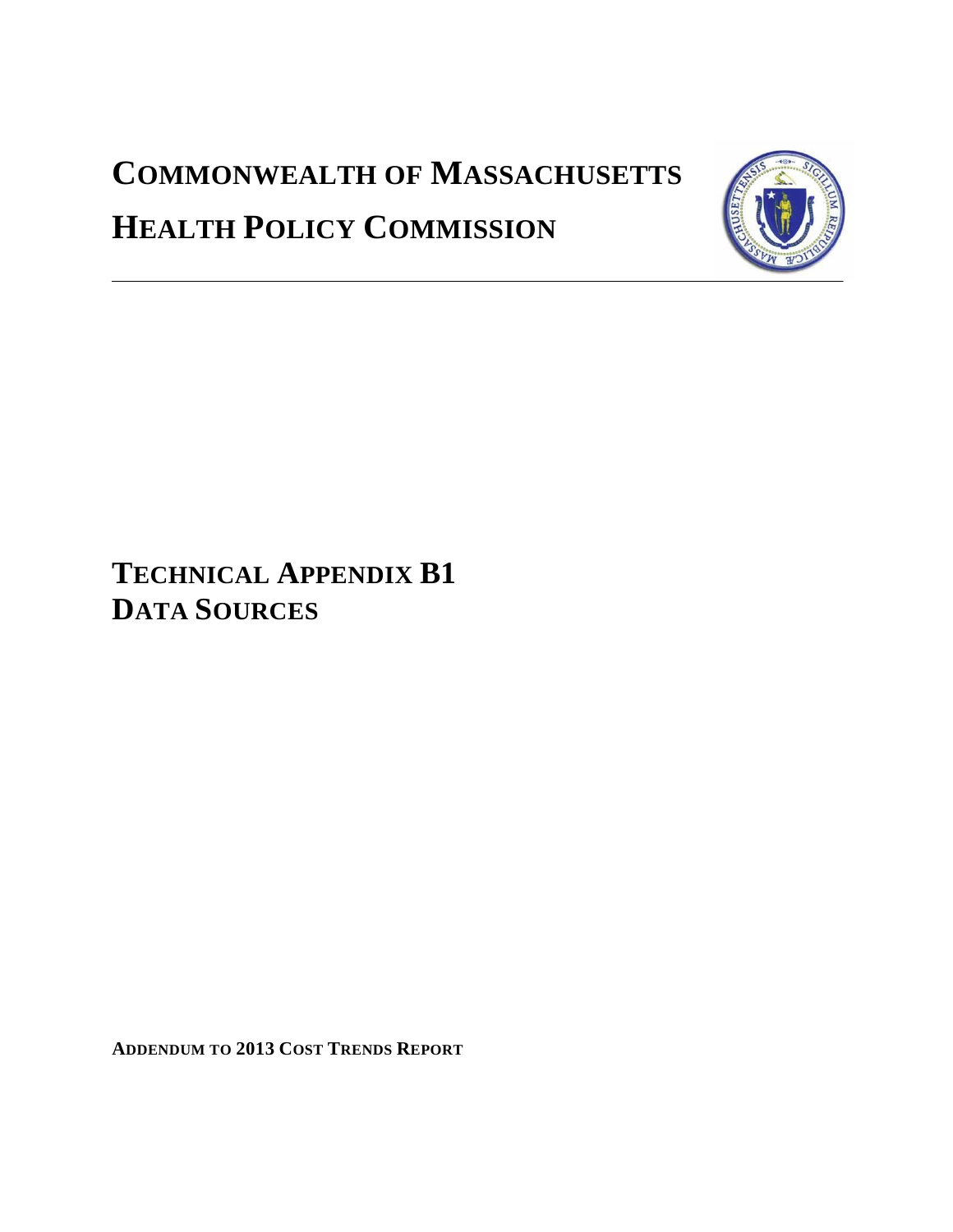# **Table of Contents**

| 3.4 Massachusetts Health Care Cost Trends - Premiums and Expenditures 4            |  |
|------------------------------------------------------------------------------------|--|
|                                                                                    |  |
|                                                                                    |  |
|                                                                                    |  |
|                                                                                    |  |
|                                                                                    |  |
|                                                                                    |  |
|                                                                                    |  |
|                                                                                    |  |
|                                                                                    |  |
| 9 Truven Health Analytics MarketScan® Commercial Claims and Encounters Database  8 |  |
|                                                                                    |  |
|                                                                                    |  |
|                                                                                    |  |
|                                                                                    |  |
|                                                                                    |  |
|                                                                                    |  |
|                                                                                    |  |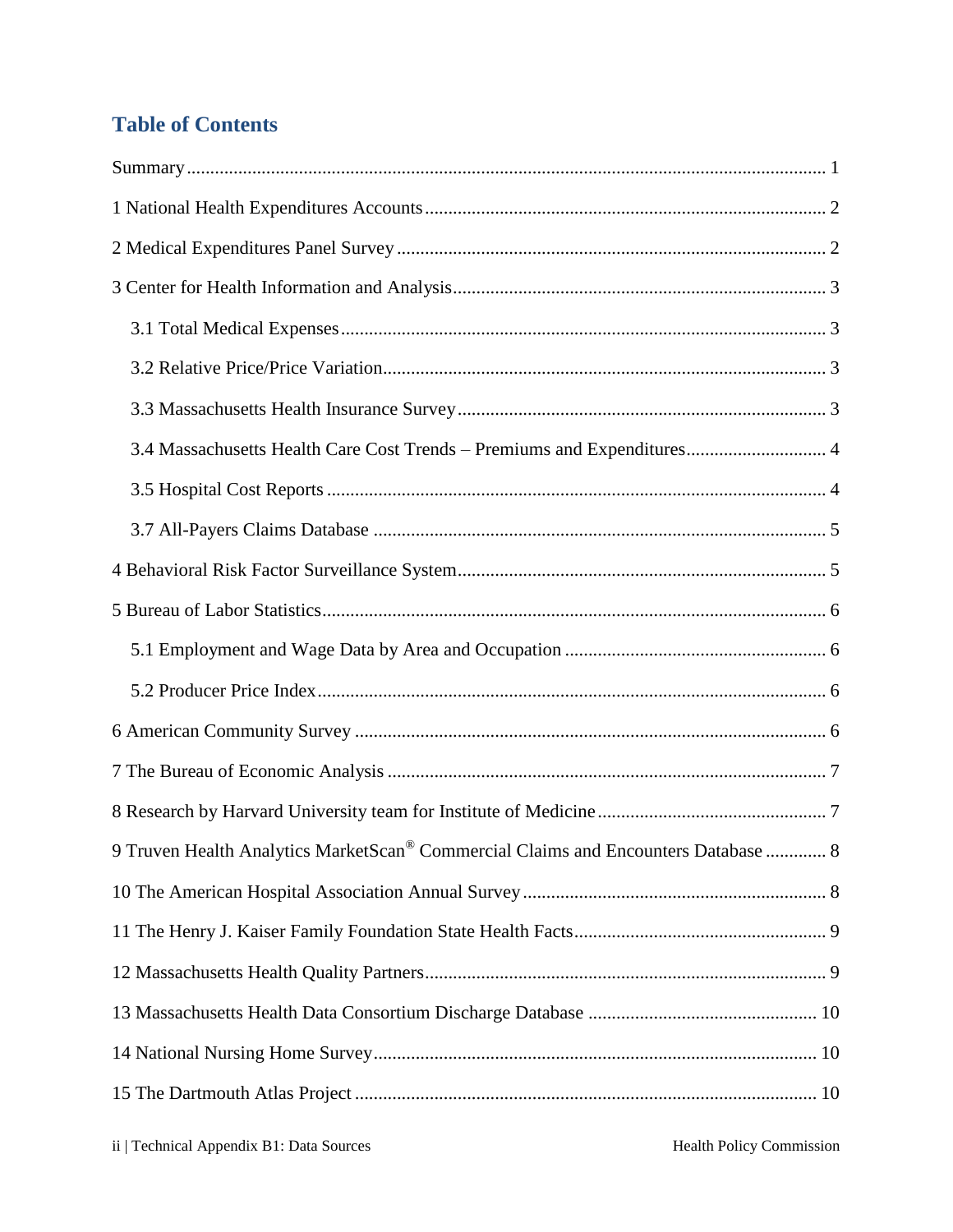## <span id="page-2-0"></span>**Summary**

This technical appendix lays out the data sources used by the Health Policy Commission for our 2013 annual cost trends report.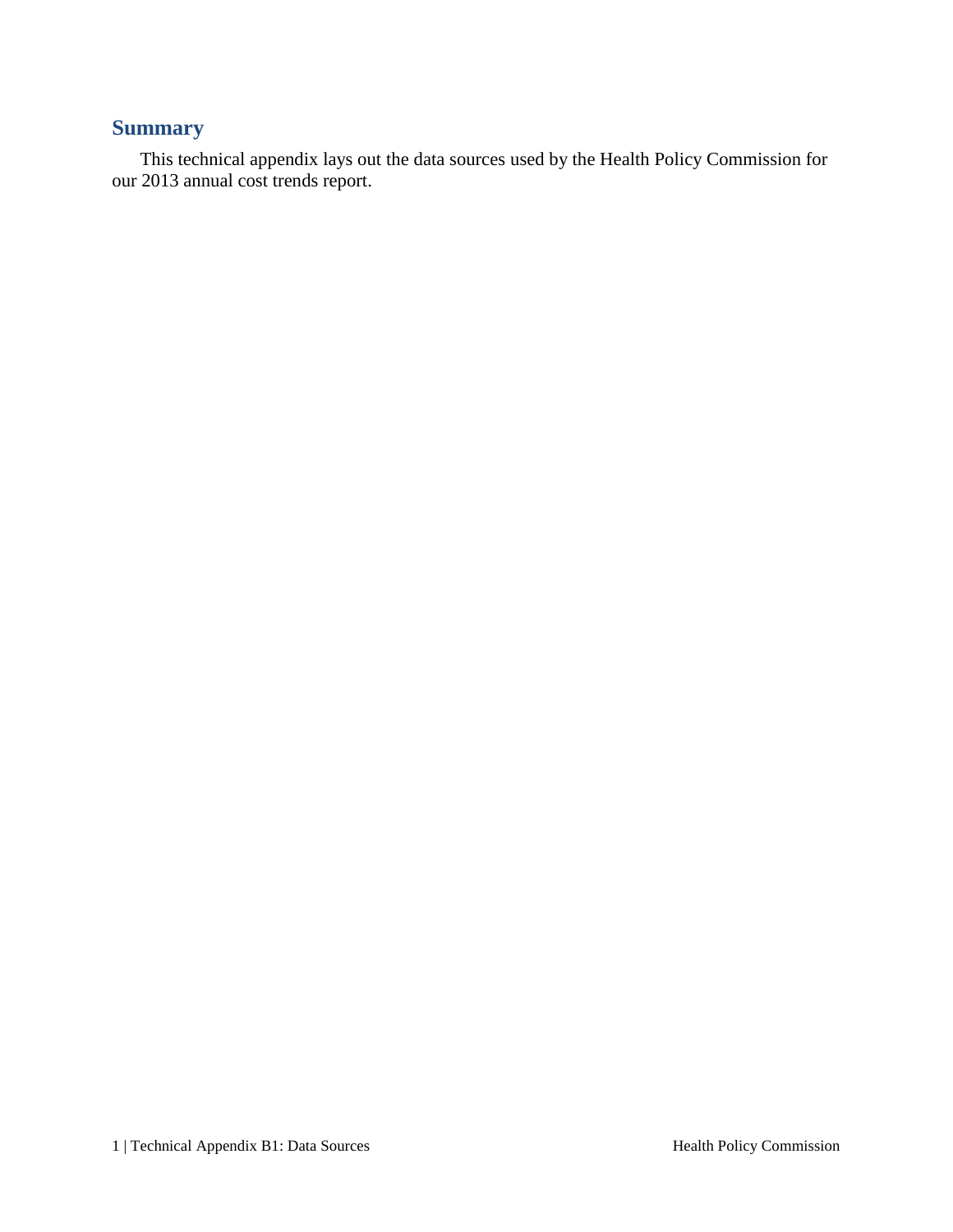# <span id="page-3-0"></span>**1 National Health Expenditures Accounts**

*Organization*: Centers for Medicare & Medicaid Services

#### *Year(s) of data used*: 2009

*Description of data*: The Centers for Medicare and Medicaid Services (CMS) prepares the National Health Expenditures Accounts to quantify the complete set of health expenditures in the U.S. in a comprehensive, multidimensional, and consistent way. The data presented in this report as health expenditures are from the "Personal Health Care, Goods and Services" category, which includes spending for all medical goods and services that are rendered and used during the process of treating conditions and diseases for specific people. Additional spending to support the health care industry, such as cost of administration for the insurance industry, public health activity, investment in research, structures and equipment, is not included in this figure at the state-level. The data are available by state of residence and are also aggregated nationally, which allows each state to compare its spending to other states and to the national average. The sources CMS uses to build this dataset include the American Hospital Association, Census Bureau's Economic Census, and the Census Bureau's Service Annual Survey. More information on the data source is available from [http://www.cms.gov/Research-Statistics-Data-and-Systems/Statistics-Trends-and-](http://www.cms.gov/Research-Statistics-Data-and-Systems/Statistics-Trends-and-Reports/NationalHealthExpendData/downloads/dsm-12.pdf)[Reports/NationalHealthExpendData/downloads/dsm-12.pdf](http://www.cms.gov/Research-Statistics-Data-and-Systems/Statistics-Trends-and-Reports/NationalHealthExpendData/downloads/dsm-12.pdf)

*Available from*: [http://www.cms.gov/Research-Statistics-Data-and-Systems/Statistics-Trends-and-](http://www.cms.gov/Research-Statistics-Data-and-Systems/Statistics-Trends-and-Reports/NationalHealthExpendData/index.html?redirect=/NationalHealthExpendData/)[Reports/NationalHealthExpendData/index.html?redirect=/NationalHealthExpendData/](http://www.cms.gov/Research-Statistics-Data-and-Systems/Statistics-Trends-and-Reports/NationalHealthExpendData/index.html?redirect=/NationalHealthExpendData/)

## <span id="page-3-1"></span>**2 Medical Expenditures Panel Survey**

*Organization*: Agency for Healthcare Research and Quality

### *Year(s) of data used*: 2009

*Description of data*: The Medical Expenditures Panel Survey (MEPS), conducted by the Agency for Healthcare Research and Quality, is a national survey of health care spending and utilization habits. It is composed of a Household Component, which collects health care usage and demographic data from a representative sample of households and medical providers, and an Insurance Component, which collects information on employer-based health plans. Data from each group (households, providers, and employers) are recorded from interviews conducted over the course of 2 years. This data set allows expenditure, payment method and medical service utilization to be studied across different demographic groups.

*Available from*:<http://meps.ahrq.gov/mepsweb/>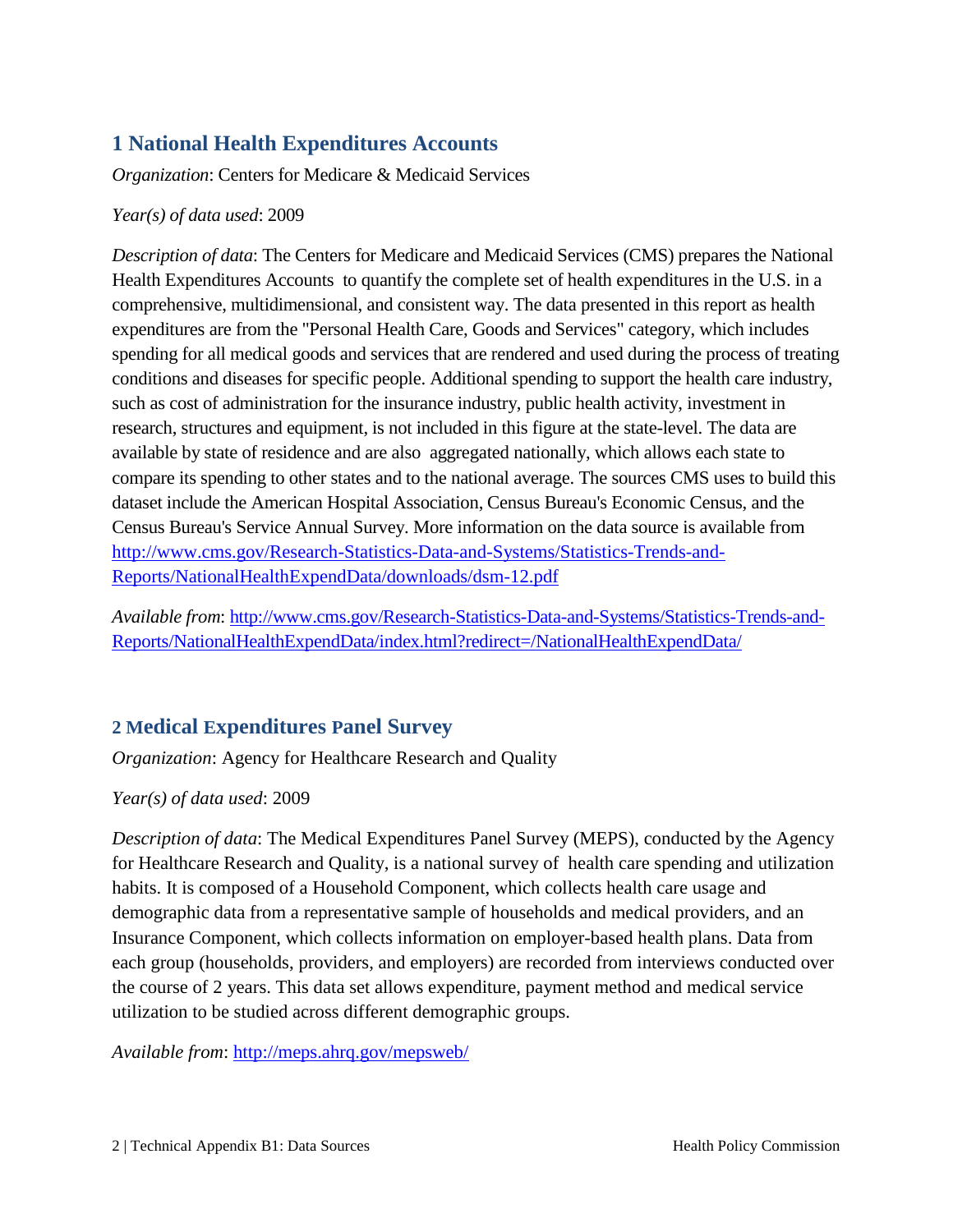## <span id="page-4-0"></span>**3 Center for Health Information and Analysis**

## <span id="page-4-1"></span>**3.1 Total Medical Expenses**

*Organization*: Center for Health Information and Analysis

*Year(s) of data used*: 2009 - 2012

*Description of data*: The Center for Health Information and Analysis (CHIA) collects Total Medical Expenses (TME) reports annually from the 10 largest commercial payers in Massachusetts on Total Medical Expenses (TME). TME represents the full amount paid to providers for health care services delivered to a payer's covered enrollee population (payer and enrollee cost–sharing payments combined). TME covers all categories of medical expenses and all non-claims related payments to providers, including provider performance payments.

*Available from*:<http://www.mass.gov/chia/researcher/chia-publications.html>

## <span id="page-4-2"></span>**3.2 Relative Price/Price Variation**

*Organization*: Center for Health Information and Analysis

*Year(s) of data used*: 2012

*Description of data*: Payers report Relative Price data annually to CHIA by provider category. Relative price is the contractually negotiated amounts paid to providers by each private and public carrier for health care services, including non-claims related payments and expressed in the aggregate relative to the payer's network-wide average amount paid to providers. Payers report hospital categories separately for inpatient and outpatient and report separately for acute, chronic, rehabilitation, and psychiatric hospitals.

*Available from*:<http://www.mass.gov/chia/researcher/chia-publications.html>

## <span id="page-4-3"></span>**3.3 Massachusetts Health Insurance Survey**

*Organization*: Center for Health Information and Analysis

*Year(s) of data used*: 2011

*Description of data*: CHIA surveys individuals for the Massachusetts Health Insurance Survey (MHIS). Data collection for the survey relies on three interview modes: telephone, web, and mail. Information for the random digit dial (RDD) sample is obtained using traditional telephone interviewing methods, with mail and web-based options offered to the sample members for whom addresses could be obtained.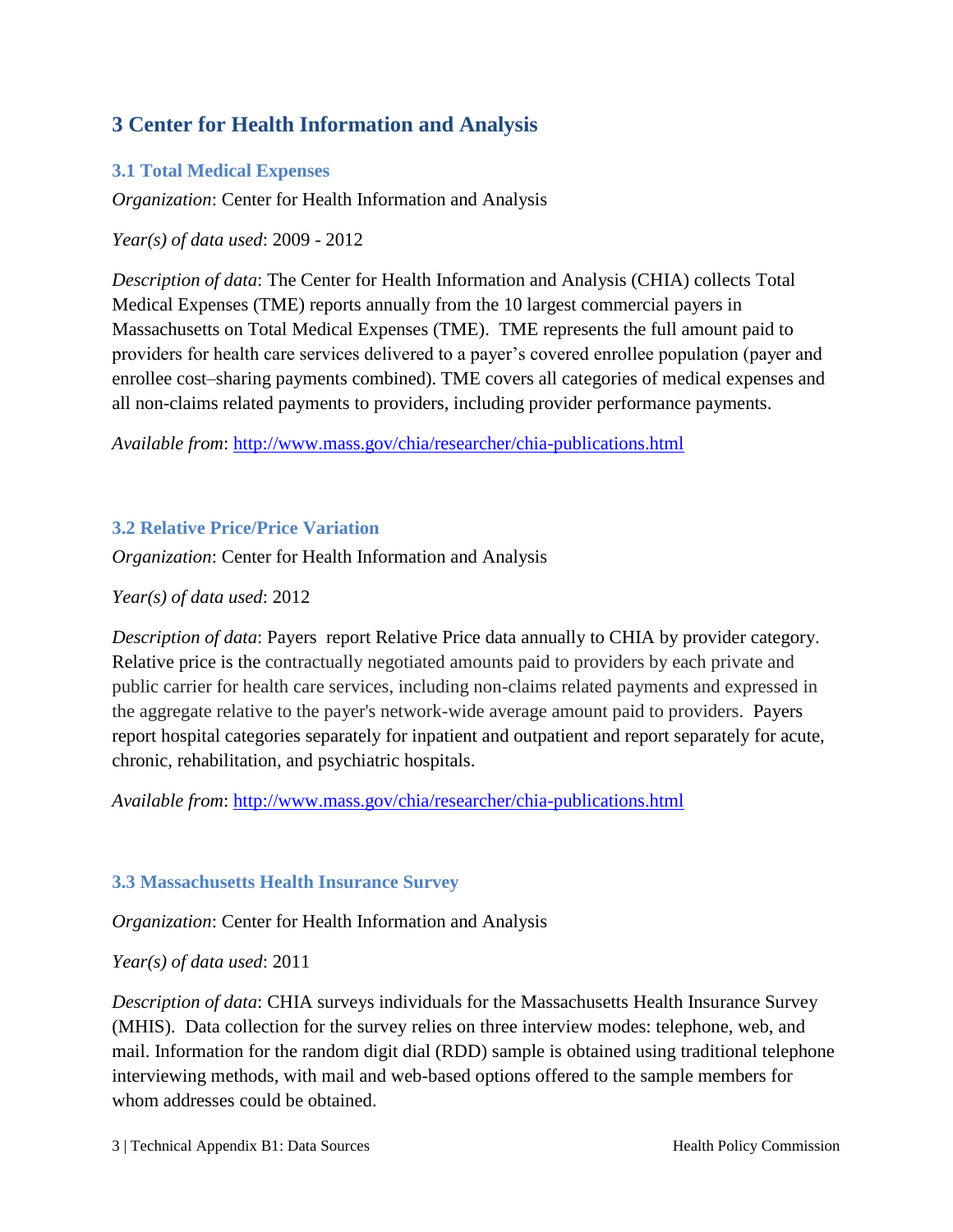#### *Available from*:<http://www.mass.gov/chia/researcher/chia-publications.html>

### <span id="page-5-0"></span>**3.4 Massachusetts Health Care Cost Trends – Premiums and Expenditures**

*Organization*: Center for Health Information and Analysis

#### *Year(s) of data used*: 2009 to 2012

*Description of data:* CHIA's findings related to premium trend in this study are based primarily on premium, claims, membership, and non-medical expense data provided by the largest health insurance payers in Massachusetts from 2009 to 2011 for Massachusetts residents and out-ofstate residents that are covered under Massachusetts contracts. Preliminary analysis on quoted 2012 premium rate increases is also provided for small, mid-size, and large groups. The premium trend findings focus mainly on the fully insured market; however, some self-insured enrollment data are reported. The findings related to premiums are based. For this study, CHIA requested that payers provide data on their commercial medical products for all group sizes including individuals. Products that are specifically excluded are: Medicare Advantage, Commonwealth Care, Medicaid, Medicare supplement, FEHBP, and non-medical (e.g., dental) lines of business.

*Available from*:<http://www.mass.gov/chia/researcher/chia-publications.html>

### <span id="page-5-1"></span>**3.5 Hospital Cost Reports**

*Organization*: Center for Health Information and Analysis

#### *Year(s) of data used*: 2012

*Description of data*: CHIA collects cost reports from acute hospitals in Massachusetts each fiscal year. These reports contain information related to beds, volume of services delivered, revenues, and expenses.

These data have several important limitations for analysis due to hospitals' variation in cost accounting methods and allocation methodologies as well as differences in corporate structures. Despite these limitations, the cost reports represent the best public data set on hospital costs in Massachusetts and are widely used for analysis of trends in hospital operating expenses.

*Available from*: [http://www.mass.gov/chia/researcher/hcf-data-resources/hospital-and](http://www.mass.gov/chia/researcher/hcf-data-resources/hospital-and-community-health-center-cost.html)[community-health-center-cost.html](http://www.mass.gov/chia/researcher/hcf-data-resources/hospital-and-community-health-center-cost.html)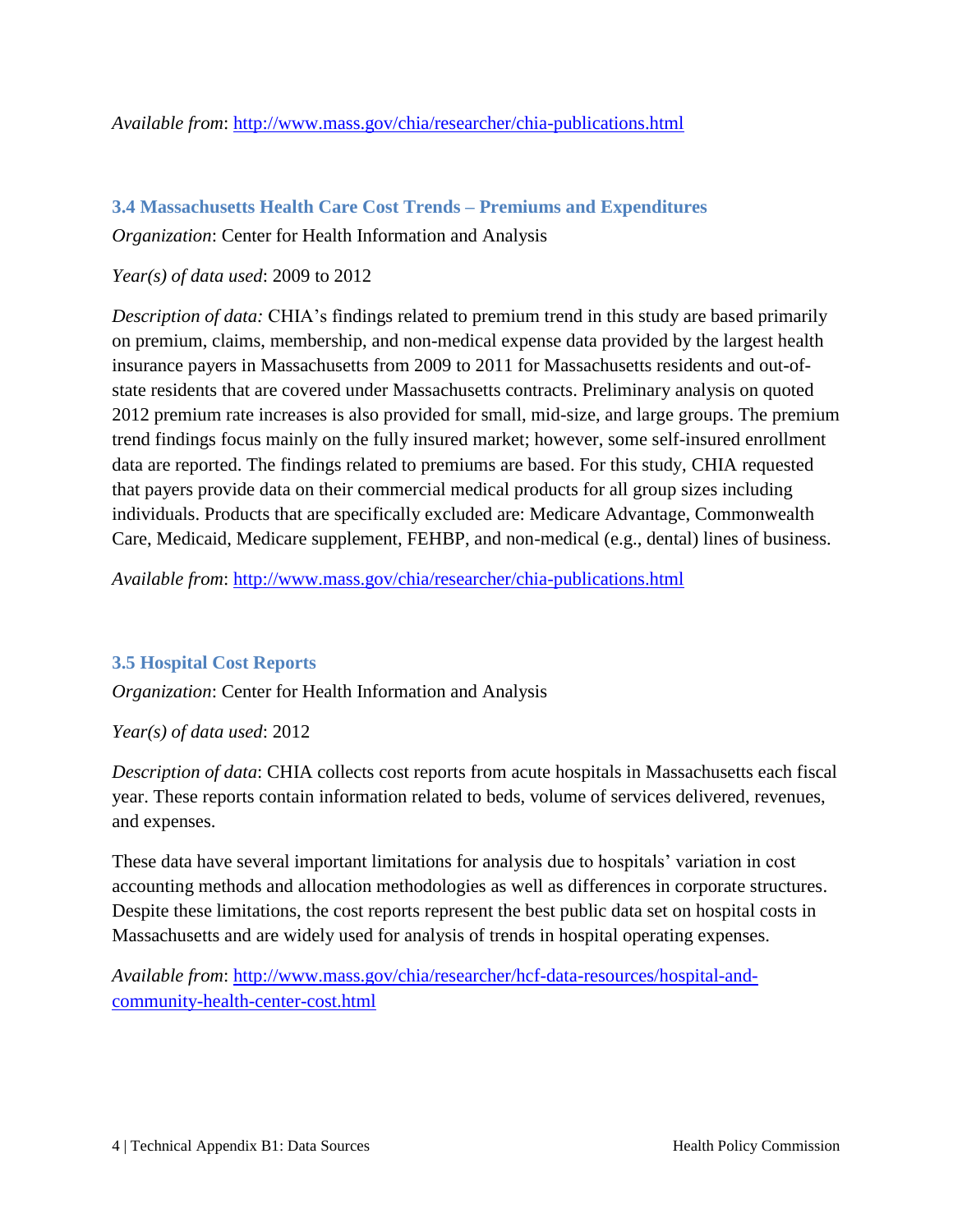## <span id="page-6-0"></span>**3.7 All-Payers Claims Database**

*Organization*: Center for Health Information and Analysis

*Year(s) of data used*: 2009 to 2011

*Description of data*: The Massachusetts All-Payer Claims Database (APCD) contains medical, pharmacy, and dental claims from all payers that insure Massachusetts residents, as well as information about member, insurance product, and provider characteristics. It does not include payments that occur outside of the claims system, such as supplemental payments related to quality incentives or alternative payment methods, or self-pay spending that consumers incur outside of their insurance coverage.

For the 2013 cost trends report, we used a sample from the APCD that consists of claims for the state's Medicare Fee-For-Service and three largest commercial payers – Blue Cross Blue Shield of Massachusetts (BCBS), Harvard Pilgrim Health Care (HPHC), and Tufts Health Plan (THP) – which represent 80 percent of the commercial market. Medicare claims analyses do not include expenditures by Medicare Advantage plans. Our analyses incorporated claims-based medical expenditures for Medicare and commercial payers, but not pharmacy spending, payments made outside the claims system, or MassHealth spending. Examination of APCD data from MassHealth is ongoing, and MassHealth claims analyses will be included in future work by the Commission. *Available from*:<http://www.mass.gov/chia/researcher/hcf-data-resources/apcd/>

## <span id="page-6-1"></span>**4 Behavioral Risk Factor Surveillance System**

*Organization*: Center for Disease Control and Prevention/Massachusetts Department of Public Health

*Year(s) of data used*: 2011

*Description of data:* The Behavioral Risk Factor Surveillance System (BRFSS) is a system of health-related telephone surveys that collect state data about U.S. residents regarding their health-related risk behaviors, chronic health conditions, and use of preventive services. BRFSS collects data in all 50 states as well as the District of Columbia and three U.S. territories. With technical and methodological assistance from Centers for Disease Control (CDC), state health departments use in-house interviewers or contract with telephone call centers or universities to administer the BRFSS surveys continuously through the year. States use a standardized core questionnaire, optional modules, and state-added questions. The survey is conducted using Random Digit Dialing (RDD) techniques on both landlines and cell phones.

*Available from*:<http://apps.nccd.cdc.gov/brfss/>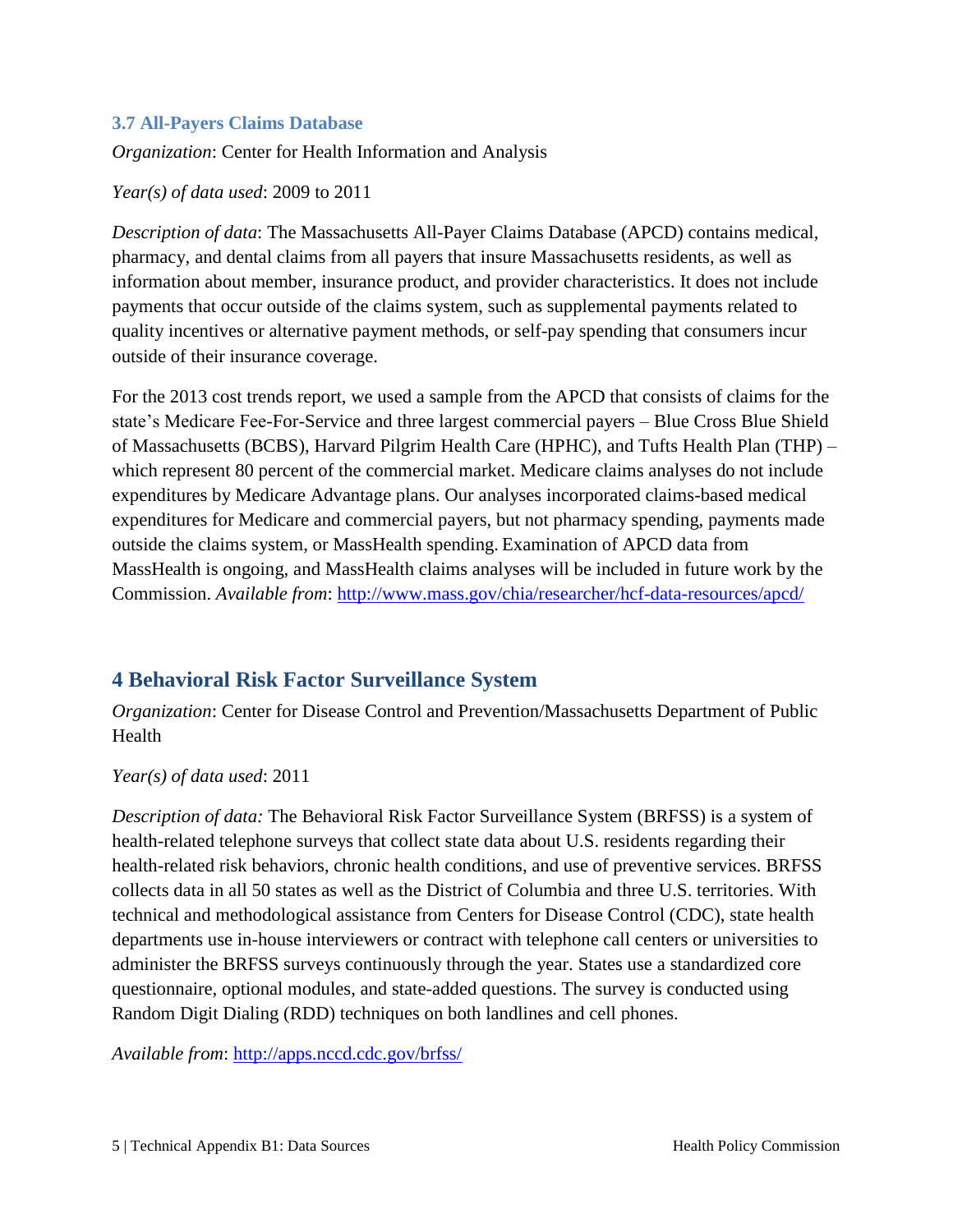## <span id="page-7-0"></span>**5 Bureau of Labor Statistics**

<span id="page-7-1"></span>**5.1 Employment and Wage Data by Area and Occupation**

*Organization*: Bureau of Labor Statistics

*Year(s) of data used*: 2001, 2009, 2012

*Description of data*: The Bureau of Labor Statistics (BLS) publishes wage data by area and occupation on an annual basis. The BLS wage data by area and occupation are measured from the National Compensation Survey, Occupational Employment Statistics Survey, and the Current Population Survey.

*Available from*:<http://www.bls.gov/bls/blswage.htm>

#### <span id="page-7-2"></span>**5.2 Producer Price Index**

*Organization*: Bureau of Labor Statistics

*Year(s) of data used*: 2001, 2009

*Description of data*: The BLS Producer Price Index (PPI) program measures the average change over time in the selling prices received by domestic producers for their output.

*Available from*:<http://www.bls.gov/ppi/>

## <span id="page-7-3"></span>**6 American Community Survey**

*Organization*: U.S. Census Bureau

*Year(s) of data used*: 2009 to 2012

*Description of data*: The American Community Survey from the United States Census Bureau is a survey that collects demographic data (age, sex, race, household structure, income, health insurance, education, etc.) from communities around the United States. Because the survey data are collected from a sample of people who choose to participate and share their responses, the American Community Survey is stronger for providing population distributions of characteristics, in measures like percentages, means, medians and rates. Summary data from the survey is released annually, in 1-year, 3-year average, and 5-year average formats, where the output values are averages over the period prior to the release year.

*Available from*:<http://factfinder2.census.gov/faces/nav/jsf/pages/index.xhtml>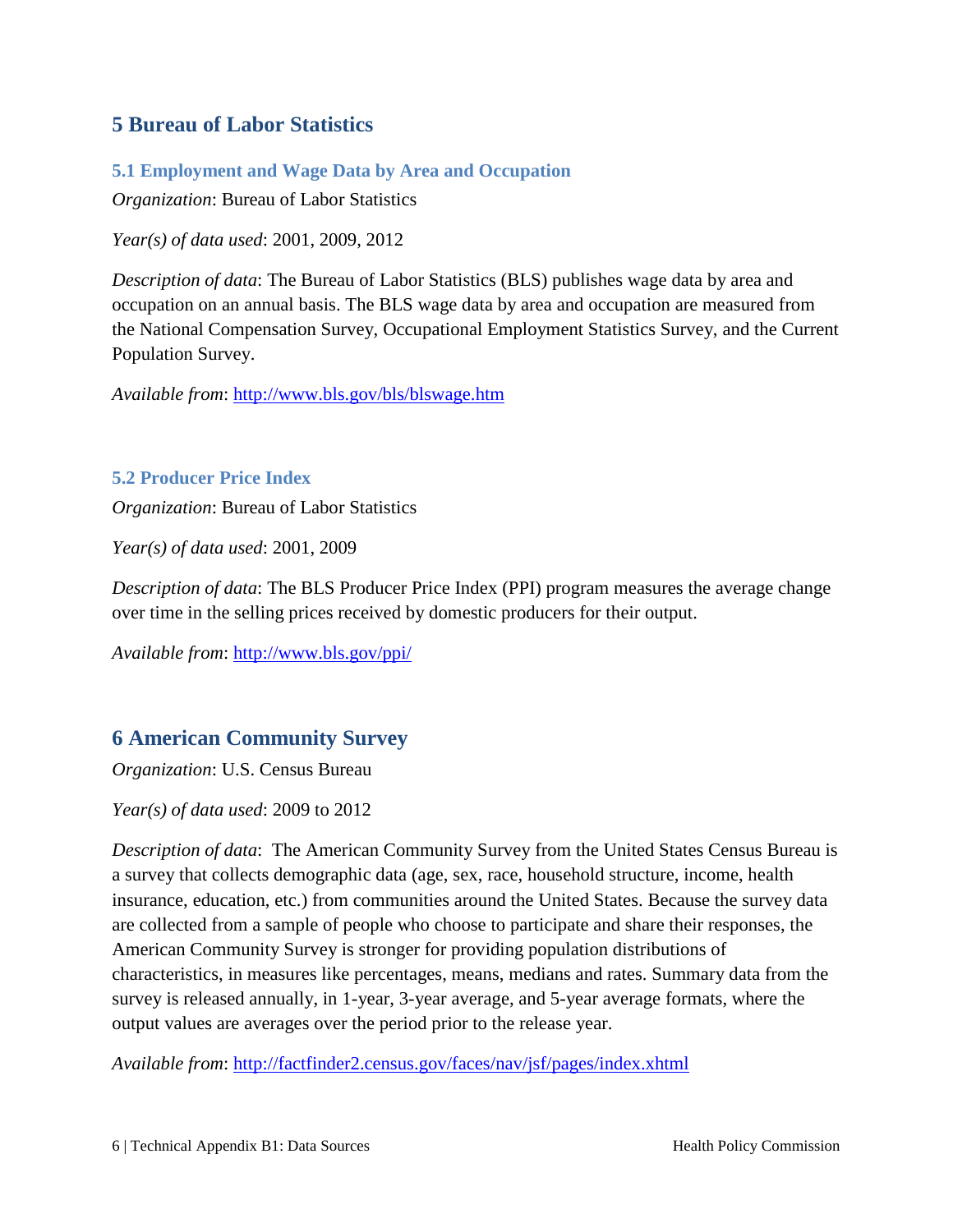## <span id="page-8-0"></span>**7 The Bureau of Economic Analysis**

*Organization*: U.S. Department of Commerce

*Year(s) of data used*: 1960 to 2012

*Description of data*: The Bureau of Economic Analysis (BEA, an agency of the Department of Commerce, produces economic accounts statistics that enable government and business decisionmakers, researchers, and the American public to understand economic growth, regional economic development, inter-industry relationships, related to the overall performance of the U.S. economy.. BEA's statistics include the national income and product accounts (NIPAs), which feature the estimates of gross domestic product (GDP) and related measures.

*Available from*:<http://www.bea.gov/index.htm>

# <span id="page-8-1"></span>**8 Research by Harvard University team for Institute of Medicine**

*Organization*: Institute of Medicine

*Year(s) of data used*: 2005 to 2010

*Description of data*: A Harvard University team prepared an analysis of commercial data for consideration by the Committee on Geographic Variation in Health Care Spending and Promotion of High-value Care of the Institute of Medicine (IOM). The primary data source was 2005-2010 Truven Health Analytics MarketScan Commercial Claims and Encounters Database (MarketScan). MarketScan includes 113 million person-year observations over the three-year primary study period (2007-2009) submitted by both private health plans and employers. This data was supplemented with input cost index data from CMS and other sources (e.g., Census data). The researchers assessed variation between Hospital Referral Regions (HRRs) using Ordinary Least Squares (OLS) regression to adjust for patient level differences in demographics, health status, and insurance characteristics. The primary measure of HRR spending was the average of residuals within each HRR from the OLS regression, adjusted to reflect the sampling variation associated with sample size within HRRs. The primary analysis was based on spending adjusted for differences in the cost of inputs such as wages across areas, though the researchers also assessed variation in total spending and in a variety of measures of quantity (i.e., utilization). This allowed for assessing how much variation in spending is due to variation in prices versus quantities. (Full methodology available from:

[http://www.iom.edu/Reports/2013/Variation-in-Health-Care-Spending-Target-Decision-Making-](http://www.iom.edu/Reports/2013/Variation-in-Health-Care-Spending-Target-Decision-Making-Not-Geography/~/media/Files/Report%20Files/2013/Geographic-Variation2/Subcontractor-Reports/Harvard%20University%20Report.pdf)[Not-Geography/~/media/Files/Report%20Files/2013/Geographic-Variation2/Subcontractor-](http://www.iom.edu/Reports/2013/Variation-in-Health-Care-Spending-Target-Decision-Making-Not-Geography/~/media/Files/Report%20Files/2013/Geographic-Variation2/Subcontractor-Reports/Harvard%20University%20Report.pdf)[Reports/Harvard%20University%20Report.pdf\)](http://www.iom.edu/Reports/2013/Variation-in-Health-Care-Spending-Target-Decision-Making-Not-Geography/~/media/Files/Report%20Files/2013/Geographic-Variation2/Subcontractor-Reports/Harvard%20University%20Report.pdf)

*Available from*: [http://www.iom.edu/Reports/2013/Variation-in-Health-Care-Spending-Target-](http://www.iom.edu/Reports/2013/Variation-in-Health-Care-Spending-Target-Decision-Making-Not-Geography/Data-Sets.aspx#Commercial%20Insurance)[Decision-Making-Not-Geography/Data-Sets.aspx#Commercial%20Insurance](http://www.iom.edu/Reports/2013/Variation-in-Health-Care-Spending-Target-Decision-Making-Not-Geography/Data-Sets.aspx#Commercial%20Insurance)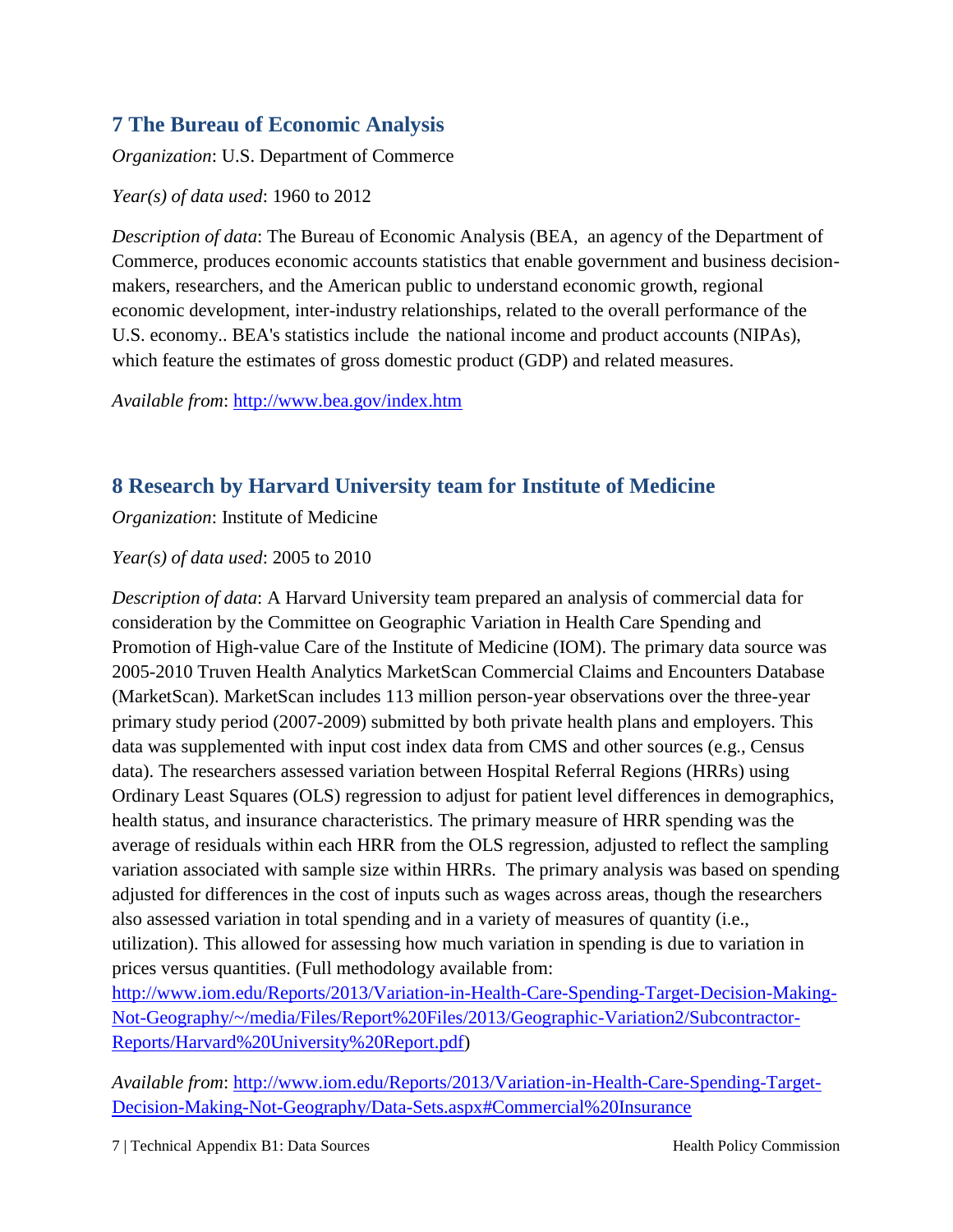# <span id="page-9-0"></span>**9 Truven Health Analytics MarketScan® Commercial Claims and Encounters Database**

*Organization*: Prepared by Chapin White, Senior Health Research at the Center for Studying Health System Change, based on data from Truven Health Analytics.

#### *Year(s) of data used*: 1995 to 2009

*Description of data*: Price index data were prepared by Chapin White, Senior Health Researcher at the Center for Studying Health System Change, based on data from the 1995-2009 Truven Health Analytics MarketScan® Commercial Claims and Encounters Database (copyright © 2011 Truven Health Analytics, all rights reserved). The price indexes were calculated using inpatient claims from self-funded large-employer plans that contribute data to the MarketScan commercial database. The private price index equals the total allowed amount in each hospital referral region (HRR) in a year divided by a hypothetical total allowed amount, where the hypothetical total allowed amount is calculated using national average prices for each Diagnosis Related Group (DRG) year. The national average prices are calculated using the same MarketScan commercial database. The analysis excludes rare diagnosis related groups by including data only for DRGs that occur in 50 or more HRRs because the rare DRGs do not occur frequently enough for a reliable calculation of national average price.

*Available from:* Provided to the Commission by Chapin White.

For related information, see: White C. Contrary To Cost-Shift Theory, Lower Medicare Hospital Payment Rates For Inpatient Care Lead To Lower Private Payment Rates. Health Affairs. 2012;32(5):935-943. [http://content.healthaffairs.org/content/32/5/935.full.](http://content.healthaffairs.org/content/32/5/935.full)

## <span id="page-9-1"></span>**10 The American Hospital Association Annual Survey**

*Organization*: The American Hospital Association

### *Year(s) of data used*: 1991 to 2012

*Description of data*: The American Hospital Association's (AHA's) Annual Survey Database provides a comprehensive snapshot of U.S. hospitals based on primary survey data from the AHA Annual Survey of Hospitals, AHA membership data, and U.S. Census Bureau identifiers. The database includes up to 1,000 data fields covering operation information on 6,500 hospitals related to organizational structure, facility and service lines, inpatient and outpatient utilization, expenses, physician arrangements, staffing, corporate and purchasing affiliations, teaching status, geographic indicators, and cross-reference identifiers (Medicare Provider Number and National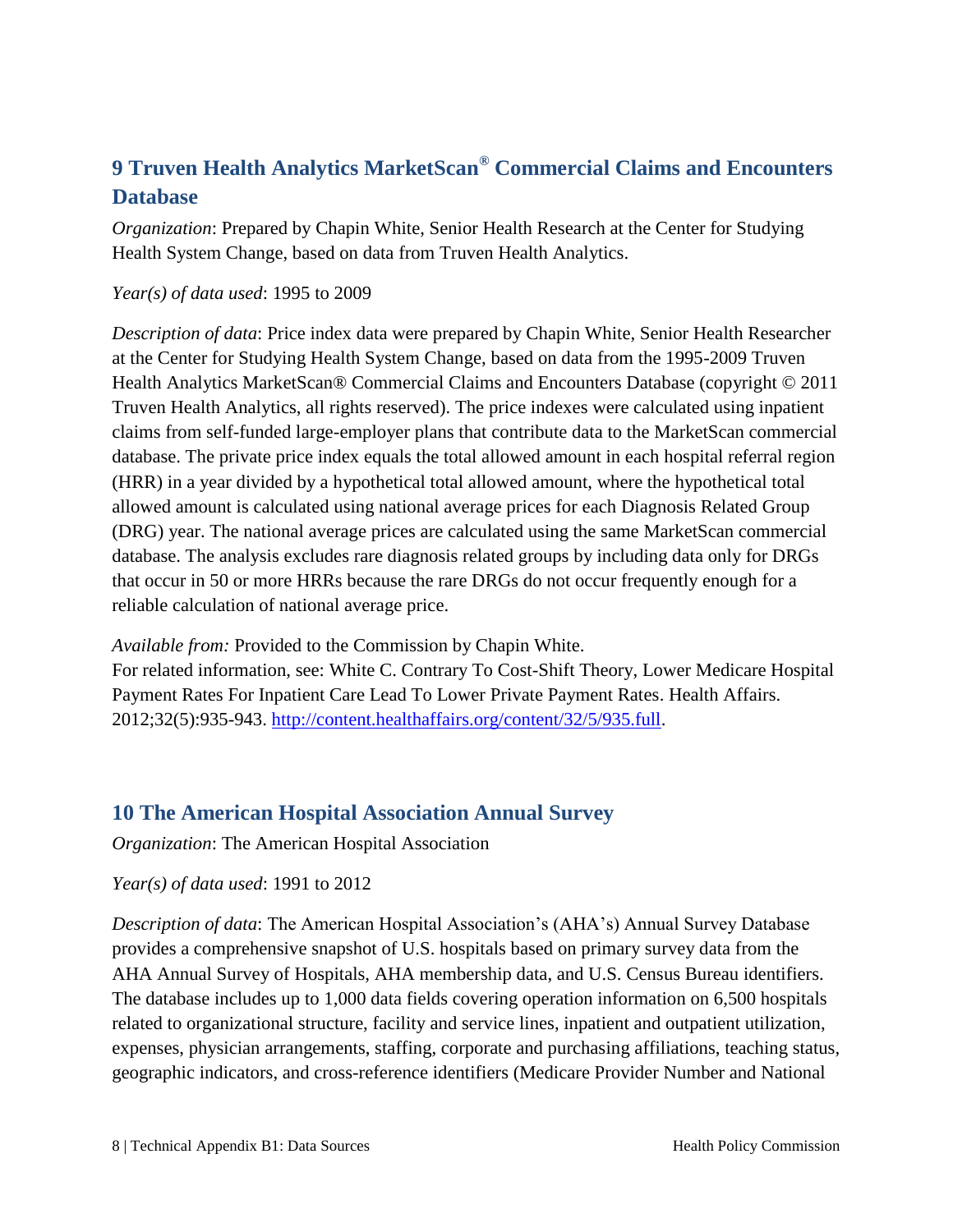Provider Identification), among other indicators for analysis. The database is used primarily by health policy researchers in academic, government, and private organizations.

*Available from*: [http://ams.aha.org/EWEB/DynamicPage.aspx?WebCode=ProdDetailAdd&ivd\\_prc\\_prd\\_key=f15](http://ams.aha.org/EWEB/DynamicPage.aspx?WebCode=ProdDetailAdd&ivd_prc_prd_key=f15837e6-7d5b-4beb-ba50-0c6c381ae53b) [837e6-7d5b-4beb-ba50-0c6c381ae53b](http://ams.aha.org/EWEB/DynamicPage.aspx?WebCode=ProdDetailAdd&ivd_prc_prd_key=f15837e6-7d5b-4beb-ba50-0c6c381ae53b)

# <span id="page-10-0"></span>**11 The Henry J. Kaiser Family Foundation State Health Facts**

*Organization*: The Henry J. Kaiser Family Foundation

*Year(s) of data used*: 2009 to 2012

*Description of data*: State Health Facts is a project of the Henry J. Kaiser Family Foundation (KFF) and provides open access to current and easy-to-use health data for all 50 states, the District of Columbia, and the United States; as well as counties, territories, and other geographies. State Health Facts is comprised of more than 800 health indicators and provides users with the ability to map, rank, trend, and download data. Data come from a variety of public and private sources, including Kaiser Family Foundation reports, public websites, government surveys and reports, and private organizations. The data is generally available by state as well as at a national level which allows researchers to compare and analyze certain indicators state-bystate, and to the national average.

*Available from*:<http://kff.org/statedata/>

## <span id="page-10-1"></span>**12 Massachusetts Health Quality Partners**

*Organization*: Massachusetts Health Quality Partners

## *Year(s) of data used*: 2011

*Description of data*: Massachusetts Health Quality Partners (MHQP) is a broad-based coalition of physicians, hospitals, health plans, purchasers, patient and public representatives, academics, and government agencies working together to promote improvement in the quality of health care services in Massachusetts. MHQP's Quality Insights Report measures how often primary care doctors provide their patients preventive care services (such as cancer screenings), and chronic disease care (such as diabetes care). These measures are evidence-based (researched) and recognized nationwide. Data are from the HEDIS® measure set developed by the National Committee for Quality Assurance (NCQA) and used with its permission.

MHQP's report includes information on managed healthcare services received by members (patients) of five Massachusetts commercial health plans: Blue Cross Blue Shield of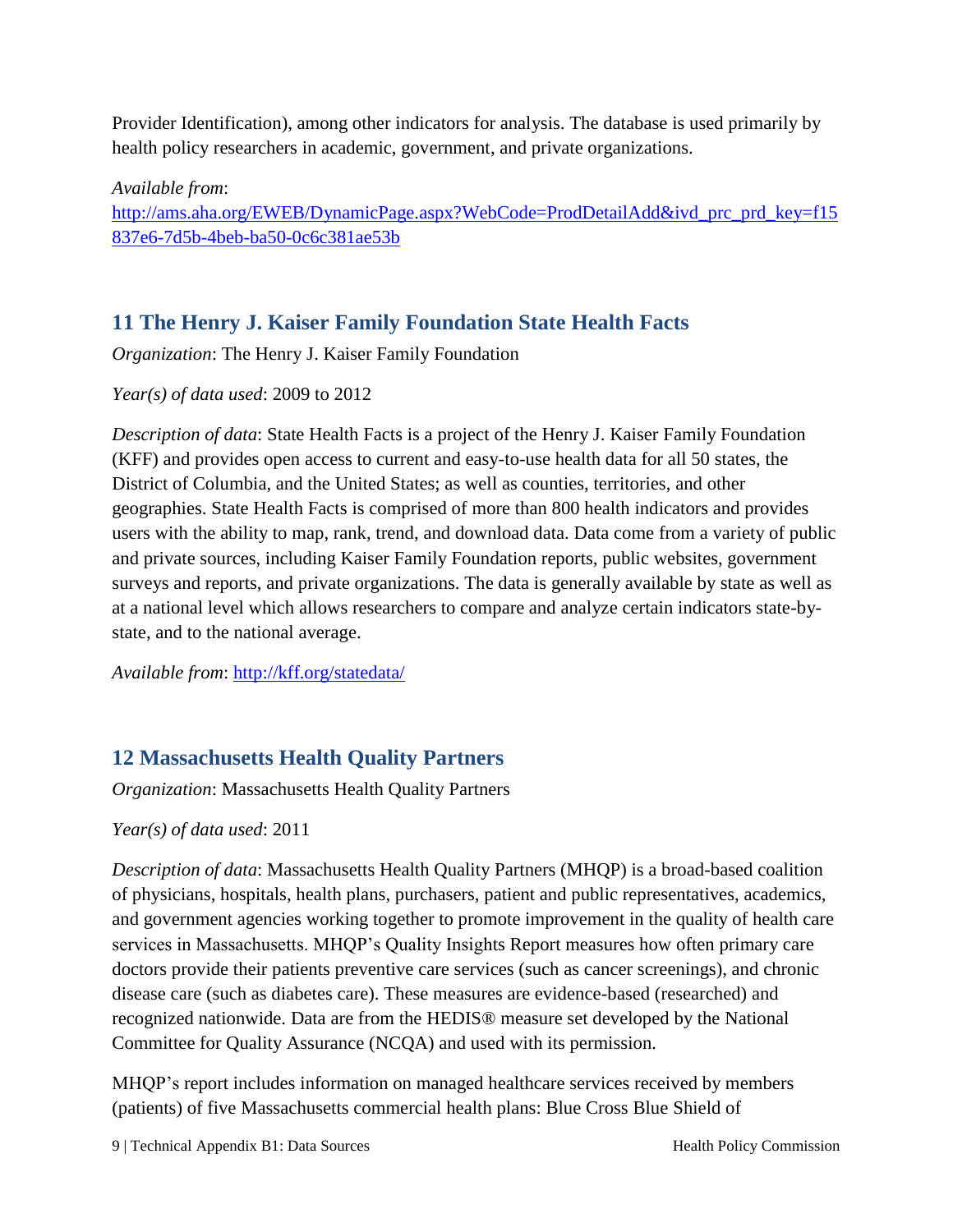Massachusetts, Fallon Community Health Plan, Harvard Pilgrim Health Care, Health New England, and Tufts Health Plan. These managed care members represent more than half of all Massachusetts residents who have commercial health insurance. MHQP's report does not include information on services received by patients without health insurance, or those with Medicaid, Medicare, or insurance companies not listed above.

*Available from*:<http://www.mhqp.org/quality/whatisquality.asp?nav=030000>

## <span id="page-11-0"></span>**13 Massachusetts Health Data Consortium Discharge Database**

*Organization*: Massachusetts Health Data Consortium

*Year(s) of data used*: 2011

*Description of data*: The Mass Health Data Consortium (MHDC)'s Inpatient Discharge Database contains the most typical information about a discharge, such as the patient's age, sex, diagnoses, procedures, and DRG groups. Additionally, the database contains a number of lookup tables for data elements such as hospitals, payers, and ICD9 Codes.

*Available from*: [http://www.mahealthdata.org](http://www.mahealthdata.org/)

## <span id="page-11-1"></span>**14 National Nursing Home Survey**

*Organization*: Division of Health Care Statistics, National Center for Health Statistics

*Year(s) of data used*: 2004

*Description of data*: The National Nursing Home Survey (NNHS) is a survey sampling nursing homes with at least three beds that are either certified by Medicare or Medicaid or had a state license to operating as a nursing home. The survey collects information on nursing facilities and on characteristics of recipients of care.

*Available from*: [http://www.cdc.gov/nchs/nnhs/nnhs\\_products.htm](http://www.cdc.gov/nchs/nnhs/nnhs_products.htm)

## <span id="page-11-2"></span>**15 The Dartmouth Atlas Project**

*Organization*: The Dartmouth Atlas of Health Care

*Year(s) of data used*: 2010